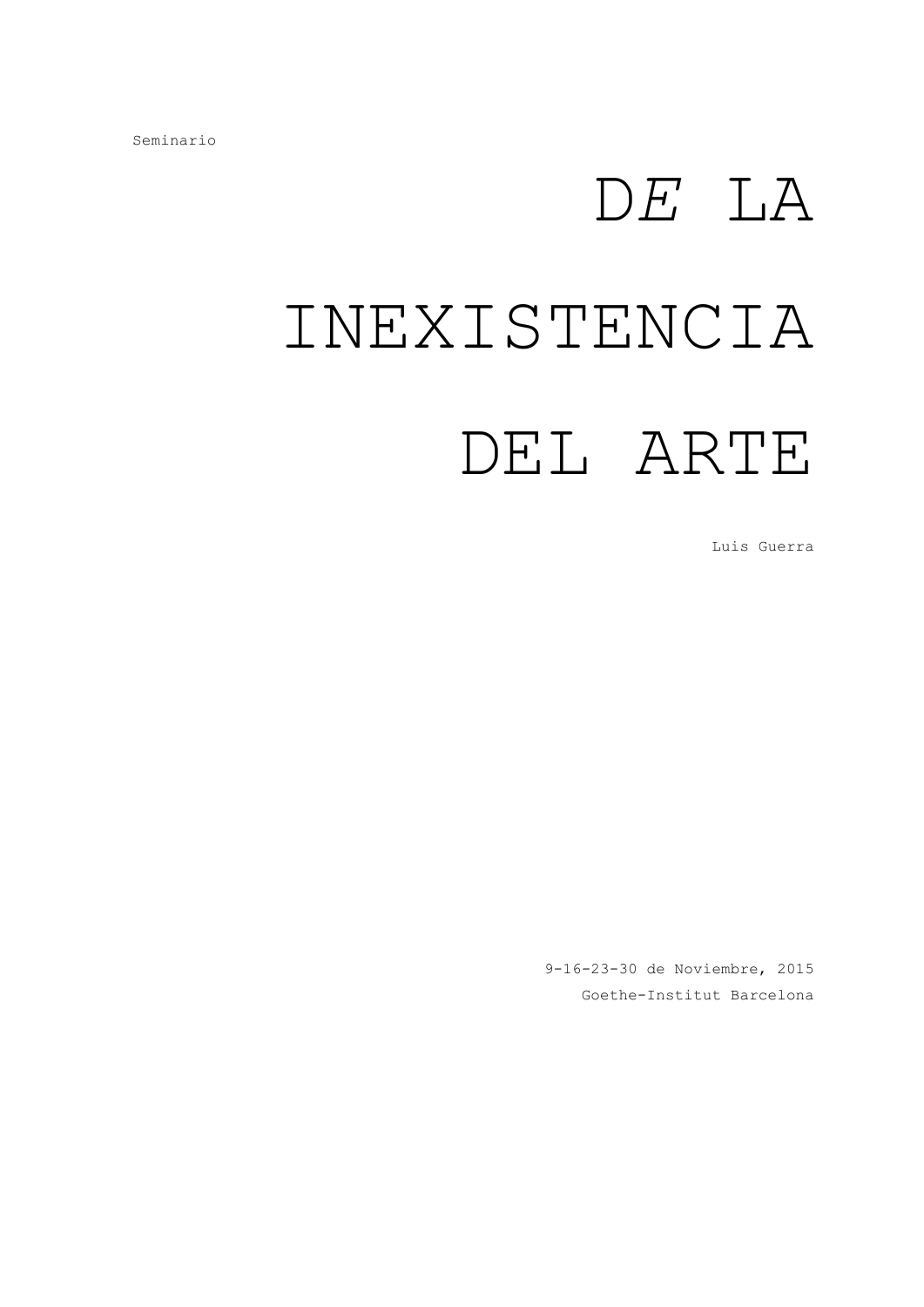Seminario DE LA INEXISTENCIA DEL ARTE

### *{extra}*

# 4

30 de Noviembre, 2015 Goethe-Institut Barcelona **The inexistence of Art**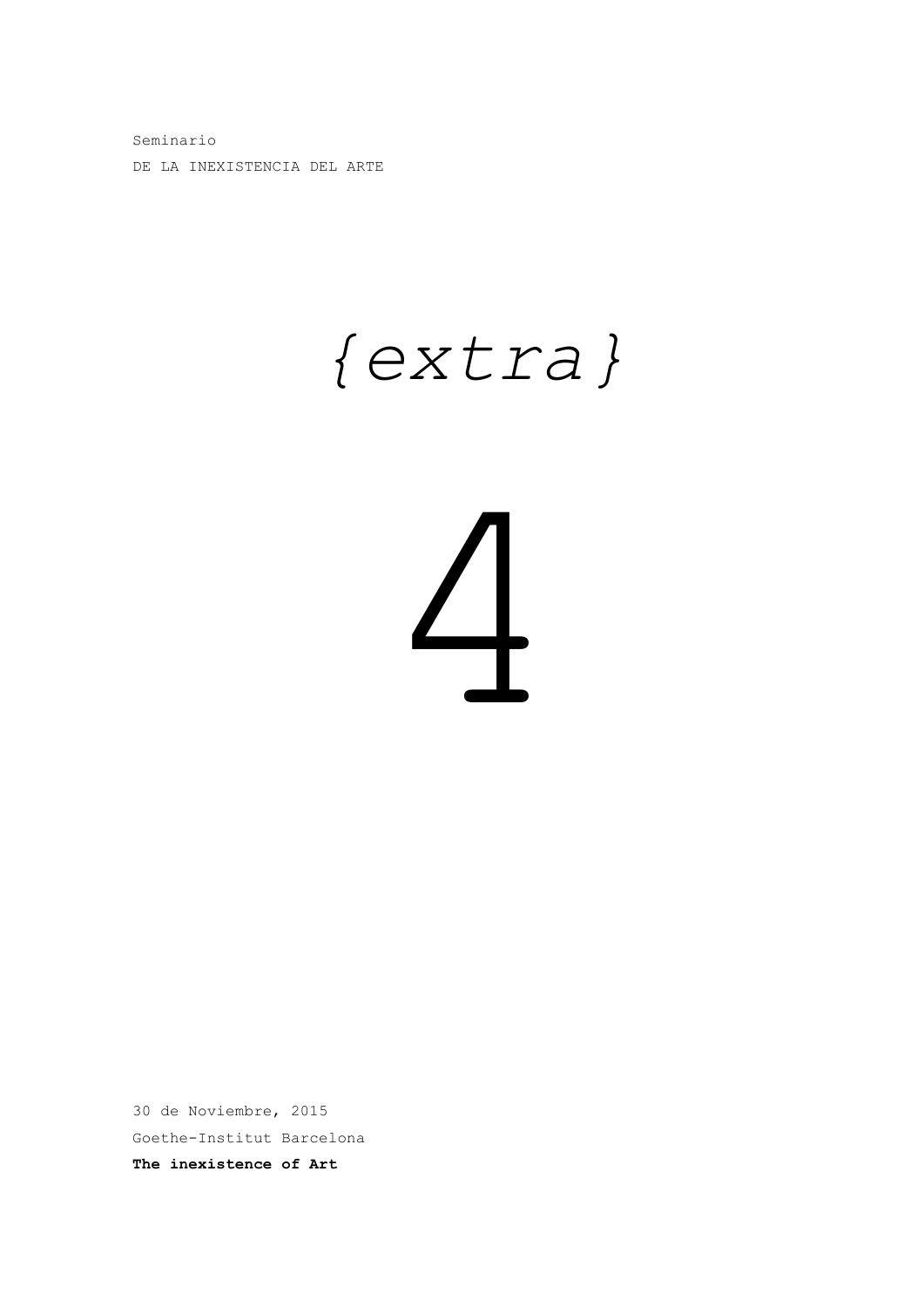THE INEXISTENCE OF ART $^1$ 

©Luis Guerra

**1.** During a conference in 2013, the Slovenian philosopher Slavoj Zizek made some remarks about Badiou's notion of event and its reception: "Usually people misinterpret his notion of event as some big spectacular thing... I don't know... shattering event, somehow oppose to small daily life, while, I think, more and more, today, a true political event would be something that happens at our apparently most common and vulgar everyday level"<sup>2</sup>.

**1.1** An event 'is precisely "that which is not being as being"<sup>3</sup>. Exceeding the situation within which it appears, the event happens as an inexistence to that situation. Evental, which is the form of the event, the event inexists because of its anomaly towards the place where it happens. As something that wasn't there before, nothing in the situation can explain its *new* radically unbound existence. This is what defines the event. Conditional to itself only, to its appearing being-there, the event doesn't belong to the situation. The event defines itself by being-there. In this way, the event breaks with what is already knowable in *that* particular world. Without the noticing, or awareness born from the situation, the event occurs as "an invisible". This is why the event, as that which has happened without being noticed, inexistent to the situation, where it bursts, doesn't wait for any form of recognition.

### *(event a.)*

 

*What* if I tell you my friend, that I am certain that I am not. I am right now saying it, whispering to you. That the here-being here, this multiple shape that you can hardly smell, whatever traces you want to add to it, that,

 $1$  I presented a first version of this text in the form of an action-lecture: I read the text before a group of people at the Litteraturhuset in Bergen. The action took place as part of the Imaginary Seminar, organized by Brandon Labelle and Marie Norland (http://www.v-o-l-t.no/index.php?/upcoming/the-imaginary-seminar/). The first version had the name of *The work that inexists*. I have decided to change its name because the present text enlarges some of the notions, transforming it into a more theoretical work than one produced for a performative act. Nevertheless, the present text bases its own performativity in that text now inexistent, as an invisible shadow whispering through this skeleton.

 $2$  This conference, called The Event: Politics, Art and Ontology, was held at Birkbeck University of London by Zizek before the publication of his book *Event* by Penguin.

<sup>&</sup>lt;sup>3</sup> Hallward, P. Chapter 5 Subject and Event, in *Badiou A Subject to Truth*, 107.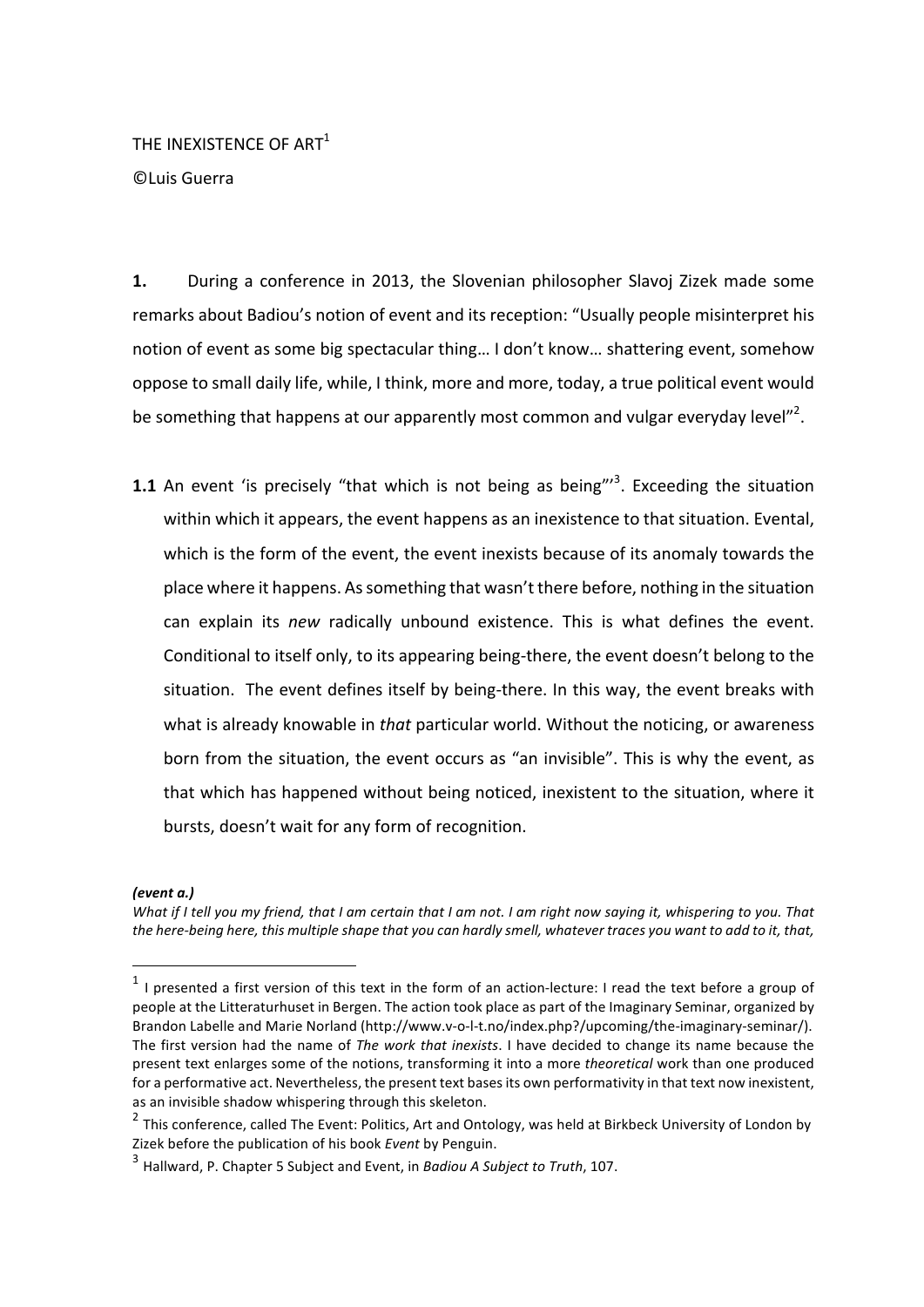which is here-being here, (and please read aloud the blank space left between the last here and the former *here-being, read it as long as you can hold your breath, even to the point of exhaustion, until that particular* sound emerges from your lungs, that sound produced by the pressure of speaking), withit, yes withit, without separating with of it, withit, read it, withit, here-being here I am, certain, posited around you, there, around you there, I am certain, that that here-being here is not. And I am telling you, this is not a tricky game, this is not any kind of naughty fiction within the abominable history of perception, that history of philosophical reception, that reflecting paradox of uncanny multiplications, like the mirrors before themselves, but on the *contrary, it is really a part of an anarchistory of act, by its own morphogenetical being-there in the here of an* out-of-place. There is no fictional content. There is only praxis.

**1.2** Unconditioned to the place from which it emerges, the evental isn't "dormant" as Bosteels has posited<sup>4</sup>. Rather, here, the event interrupts the conformity of the potential. Such condition locates the event as a disruptive force-form, even without it being recognized as such from within the moment of its appearing. This is its *weak* capacity of being, its being-here as an invisible. The intensity of the event thus appears untouchable by any mechanism of measurement already at work in the world. I use the term weak<sup>5</sup> here as a way to name the correlation which the situation operates which the situation operates upon the event. In itself, its weakness is a whole intensity that allows the event to circumvent the situation and the systemic forces that attempt to inscribe it. Unaware of its relation to the situation, the evental occurs anyway, by its own intrinsic logic. This is its insurrectional capacity: the forcefulness of inexistence. I propose then, that the only art possible is found in this insurrectional fact, within which the event, morphogenetically, arises. Its sheer exceptionality though, which is born through confrontation with, but not necessarily as the negative to the situation, doesn't suspend anything of that situation. Its exceptionality is not that of a sovereign

 

 $4$  "But we can't say either that the truth of an event is simply the immanent fulfillment of the thinking of the Being. There must be a break or a discontinuity. The new -the unheard truth that arises- is not present in a dormant state as a potential which is hidden inside the formerly- within the already existing situation. The task consists rather to articulate the *evental* emergence upon a separation or split at the heart of the normal representation of the Being." Bosteels, Bruno "Du potentiel à l'inexistant", page 28-29, on Failles No. 3, Inexistence/Existence, NOUS MMXIV, Université Paris 8 - Laboratoire d'études et de recherche sur les logiques contemporaines de la philosophie (LLCP), Paris, 2014.

 $^5$  What is weak naming here? I am using the notion of weak that American Anthropologist James C. Scott, developed in his book *Weapons of the Weak, Everyday forms of Peasant Resistance*, 1985. It is here that Scott presents a notion of weakness that can't be interpreted as sublation to the regime in power. Against the grain, Scott's notion of weakness appears more next to the condition of inexistent. Weak here means something that seems irrelevant to the power. In fact, a form of political resistance which, being conscious of its own in-capacity to turn down the rules of the rulers, it composes its own appearing as dissemination and vanishing.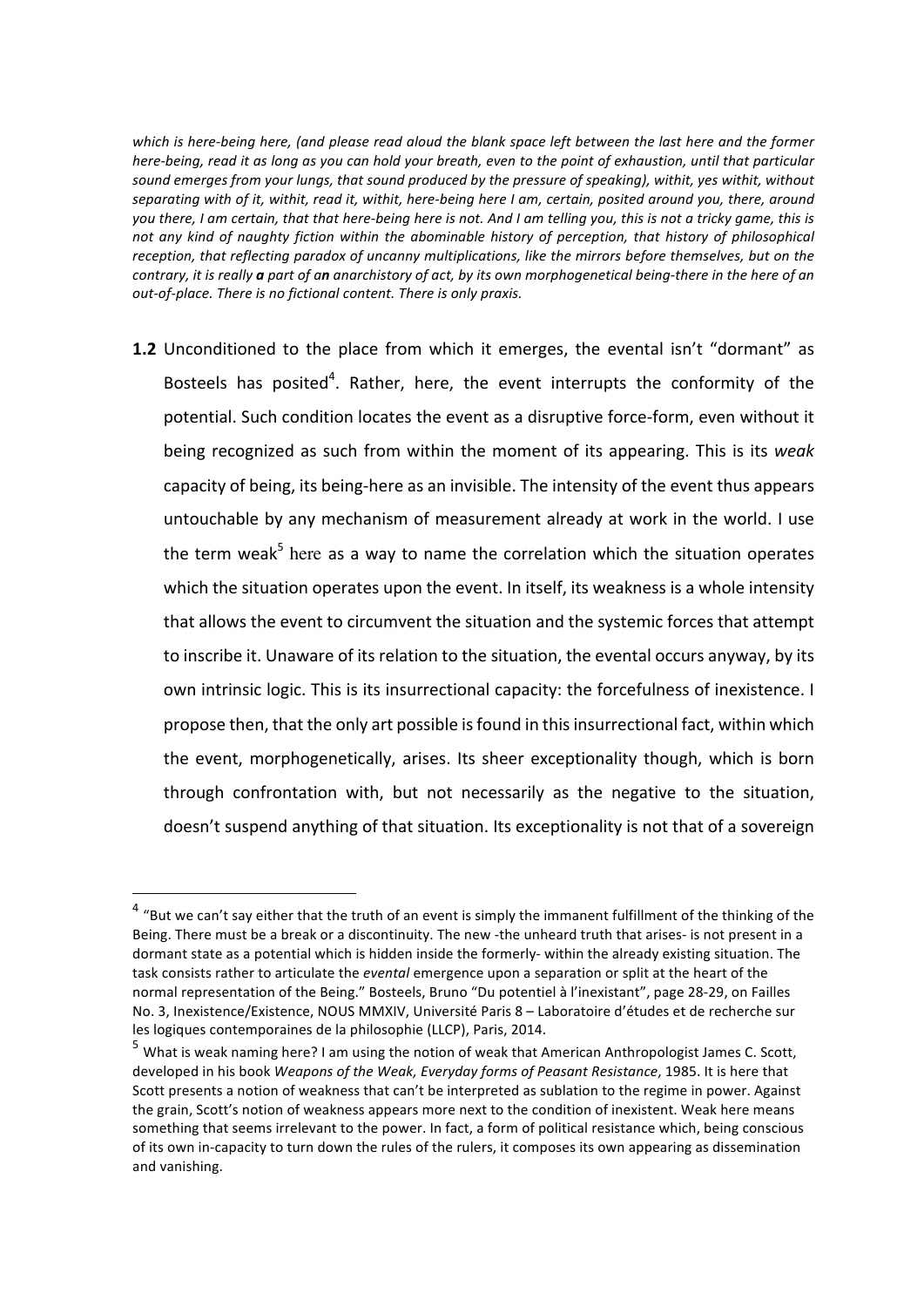word or form of saying. It is not the exceptionality of a *new* law. This exceptionality of the event occurs already as a renounce of being inscribed.

### *(event b.)*

*Inexistent, constantly disappearing, being-dissemination: the event. Like the untold story of Poe's Raven* speaking to the deft Odradek, Kafka's evental character that never stops laughing since the last encounter with the Family Man (a man who insisted on moving his geometrical mouth and spelling non-sensical fluidreverberances. Odradek's form being an expression of a dislocated ambivalence, disturbing and interrupting the friendly artificial light of some places. Inexistent, as the words of the Raven spoken to Odradek, both *flying/running force-forms embodying what is not quite there.* 

**1.3** The event can't be bound or joint to anything existing already in that situation at the moment of its occurrence. The event, which is at the same time the occurring of what has appeared and the appearing of itself, occurs in that inexistent form. It is this inexistent form, unrecognizable by any law in place within the world, where the event occurs, that identifies the event as such, in its being-at-the-least-moment-there. Unable of measuring something that doesn't belong to its settings, the Laws in place proclaim the effective inexistence of which is in anyway occurring. The intensity of the event could be recognizable at the moment of its appearing only by the force-form of its capacity for rupturing the status quo. Its intensity is always maximal, although unmeasurable from the world. Maximal because it splits the world by its appearing, even though its capacity of doing so can be differed from the time of its appearing. This is why, as lighting, its compossibility is local, although its aim will be a *universal* truth.

### *(event c.)*

*I* will tell you now the story of that encounter as officially has been trespassed to me. Here comes the shadow of Poe's raven, flapping wings like two hanged carbon bags. Heavy flight indeed, that of the Raven, I will say. Its eyes like two pinky-yellow holes. Its tongue: imperceptible as such. Here comes, the raven, the shadow of the Raven too, saying its "Never More", of course. Not only one, but twice and beyond. "Never more", "Never more", basically, has always been interpreted as a poem about the inexistence of something. The kind of inexistence pertaining to what will never exist anymore. Extinction as such, I will add. Below the shadow of the shadow, Odradek, Kafka's inexistent character, at the light of the day, for the first time, answering as *always:* by endless Laughs (please, say this in German).

**2.** The event is exceptional but not because of cancellation or suspension of the situation as such. Its nature is not related with a sublation or commodification of the place where it appears. On the contrary, it unleashes emancipatory procedures, creating a *metanoia*, a difference that wasn't possible until its happening.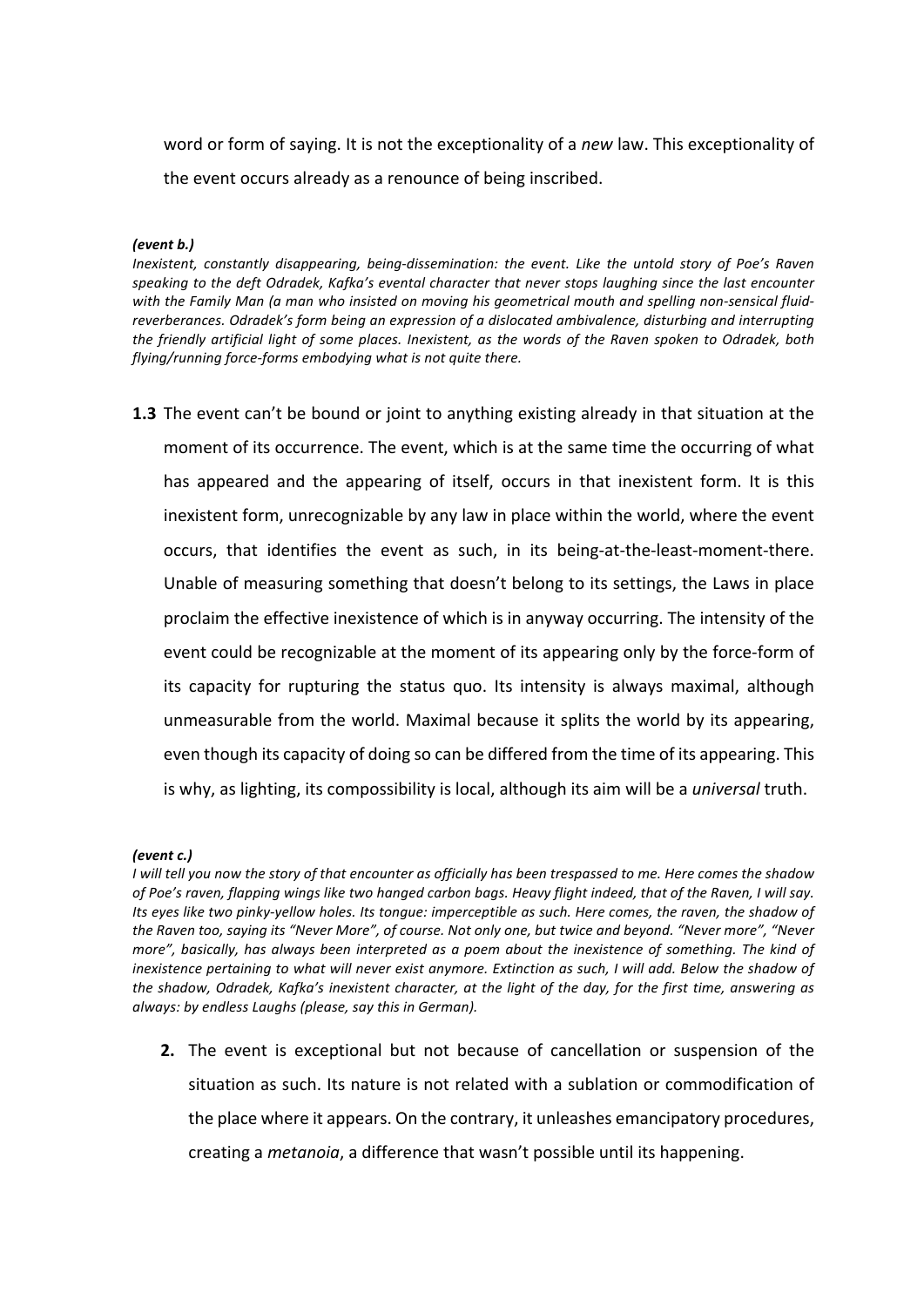- **3.** For Badiou the concept of appearing has two features: a system of degrees and a structure, which permits the comparison between these degrees. This organization of the degrees of identification is named the transcendental.
- **4.** How then can we relate this with the condition of art, and more specifically, within the context of our Seminar, right here, in this *world*? My argument is the following: the act of art, and most particularly, the kind of actions "without fixed abode"<sup>6</sup>, unnamable constitutions of appearing, composes an effective "set" of inexistent force-forms that, despite their apparent "negativity" and the fact that they are considered possible and potentials "anti-art" examples, as cumulative intensities, do not declare the potentiality of another world, but rather its effective existence.
- **5.** The inexistent multiplies, without needing the State's dogmatic effectiveness to account its inexistence. As such, these actions already emerge without exercising authoritative conditions. These actions are not utopian islands but, on the contrary, they should be seen as effective counter-spaces where spaces of anomie can be built. Political anomie.
- **6.** Political action consists in to make existent what is inexistent in any given order. It consists in occupying the empty place and also transforming the fixed laws of a given place, instituting others. If we consider the notion of infrapolitics, as the cumulative set of invisible actions, procedures and strategies that work resisting, emancipating, eroding and countering the situation as it is, it is evident, at least for me, that the act of art, the activity of art as such, composes spaces of anomie, from

 $6$  "without fixed abode" is Odradek's answer to the Family Man. In another text I have tried of taking care of this phrase. Without fixed abode claims a non-permanent space, a vanishing occurring which, despite its nominative indeterminacy, references a locality moving. This homelessness, defined by the answer itself, by its appearing in declaring a circumstance of existence, (a non-stable state of 'living') I have been argue, operates a deregulatory capacity of building. Like the clinamen, without fixed abode is "aspecific, beyond necessity, absolutely out of place [hors-lieu], unplaceable [inesplaçable], unfigurable: chance [le hasard]" (Badiou, Alain (1982) *Théorie du Sujet*, Éditions du Seuil, 77.

Erratic force-form the declaration of being without fixed abode. It is an excess, which "cannot be located in its assigned place". Forcing-forming an out-of-place that subtractevely produces.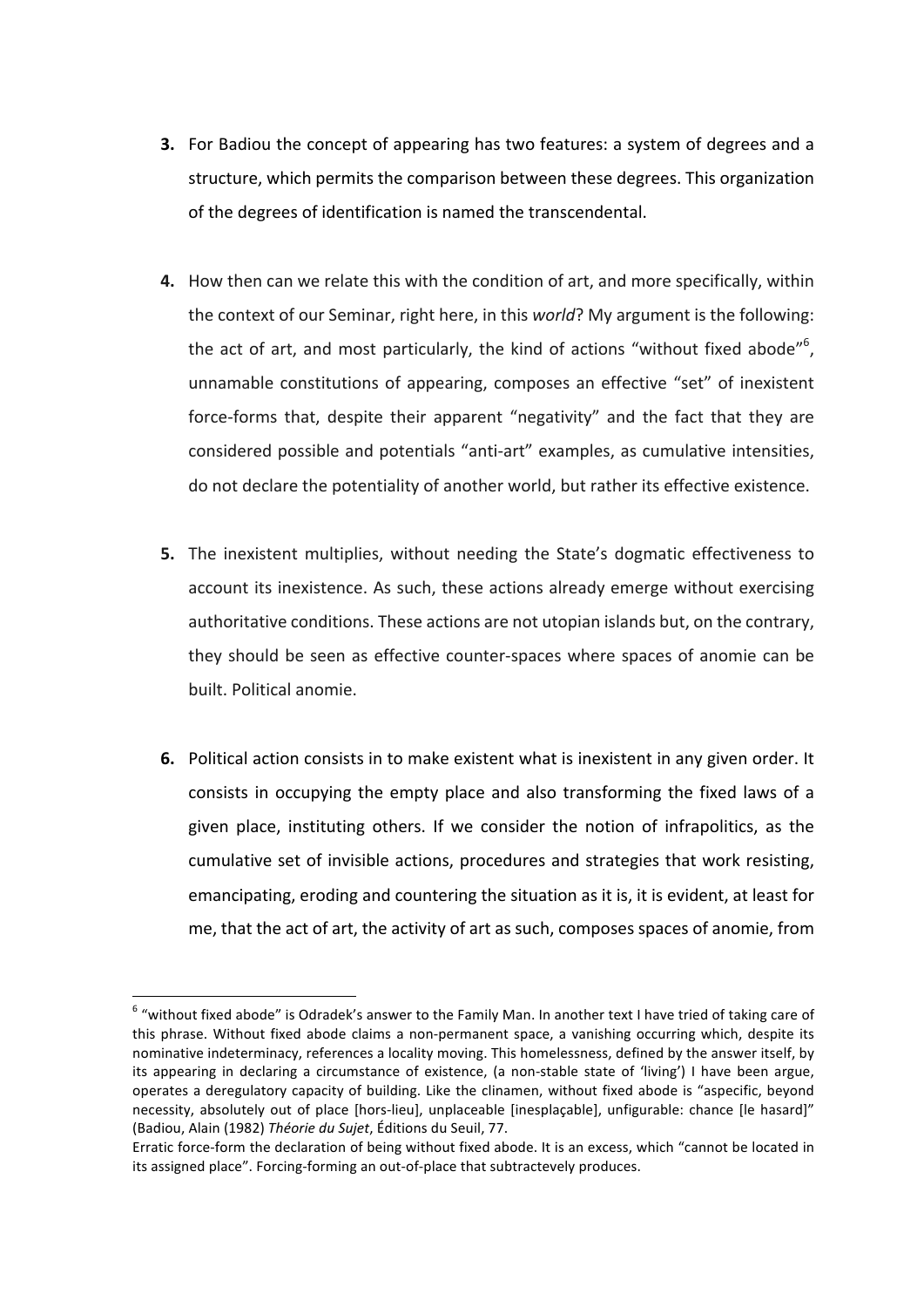where it is not only possible but effectively existent what inexists. This is a notion of change, which inaugurates a new time within the periodization of changing. Referring to Theatre and its relations with Politics, Badiou has said: "the political rupture is not a question of virulence in words, nor is it a matter of causing a superficial *furore*. It is patient and thorough process, which builds its own figures and its immanent places, which sets its own dates, and which never lets the choice of space or time be dictated to it."<sup>7</sup> It is indeed a patient and thorough process of creating spaces and times, forces and forms.

**7.** Alain Badiou has used as an example of inexistence the situation within which the sans-papiers live in France. The sans-papiers live within the French society. That is their locality, their place. In fact, many of them are bound to France by a history of colonialism, and through it, a relation determined by language, history and culture. But they are not fully recognized as citizens of France. They are there without the proper acknowledgment delivered by the State. They are there, but not fully present, at least enough for the State's machinery, and certainly not for the whole society. The illegal condition of the immigrant body, determined by State laws, restricts her or his existence within a specific world. A world that we can't see, a world that cannot exist, at least, not as a full existence within the frames of the transcendental. They (We), illegal immigrants, exist within a delayed existence that can never be fully present, that cannot become an absolute presentation. They can survive in a conditional and potential presence, but not through the force or assurance of a full presentation. In this regard, their appearing occurs as an inexistence, which is to say an existence of a very low intensity.

*(event d.)*

Then suddenly, out of no-where (as it is always within the realm of fictional parallax view) Dürer's rabitt *appears! (Almost in levitation)*

<sup>&</sup>lt;sup>7</sup> Badiou, Alain (2013) "The Political Destiny of Theatre" in *Rhapsody for the Theatre*, trans. Bruno Bosteels, page 118, Verso Books.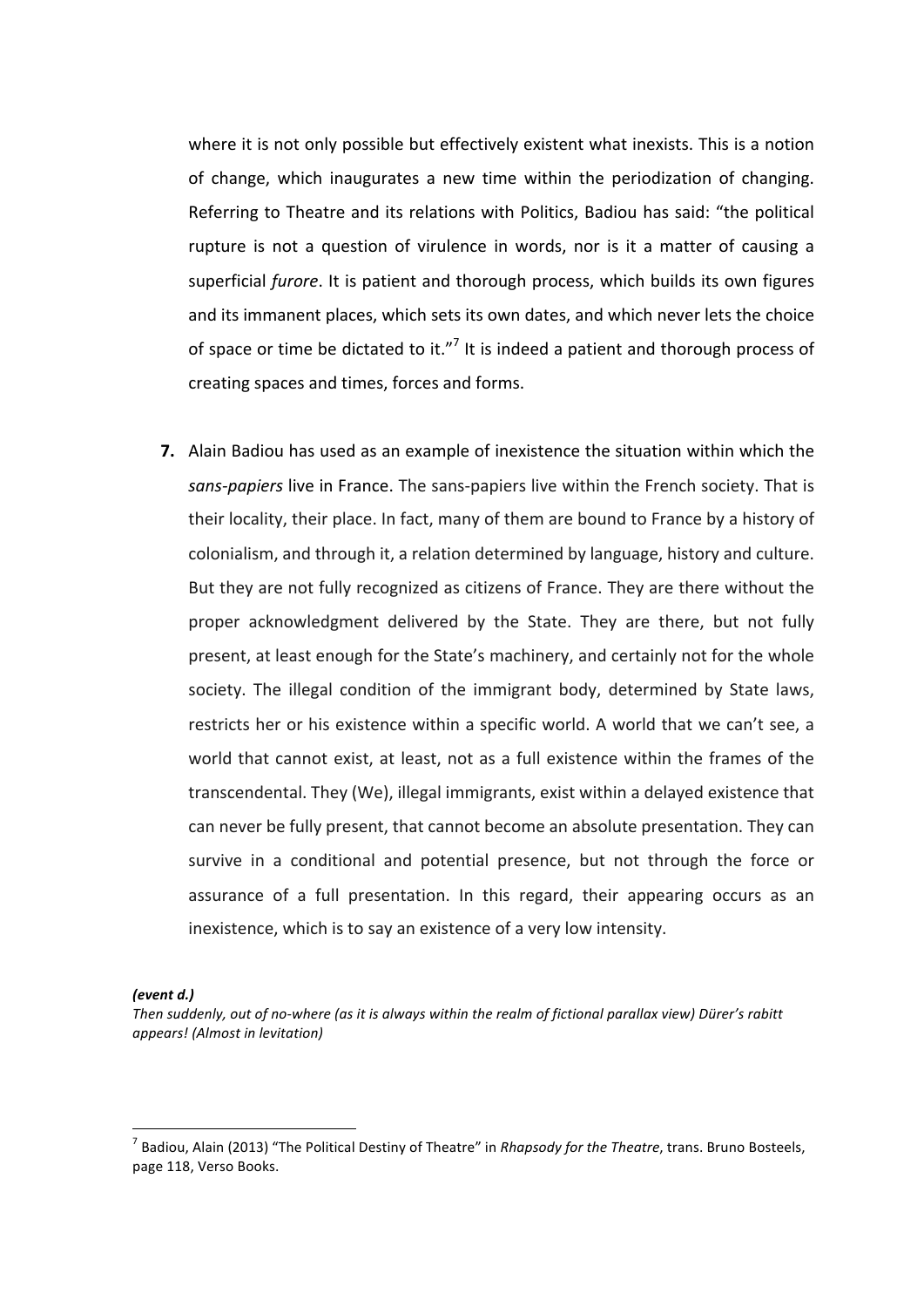- **8.** In an earlier text I mentioned a basic concept of inexistence, a basic form of dissemination, which could be immediately an example of a Derridian trace as the only measurable possibility of inscribing my own existence into the flow of the world. In fact, to write, to trace, to scratch the stones, would be the main force-form of representing to ourselves the slight evidence of our presence here and now. I am on the earth. I am in a place. I trace the place, I am traceable. I urinate in the streets, in the woods, into the sea, as a way of communicating the existence that I am. Like a wolf, like a pack of them. The color of my skin, like the blackbird, echoing Manuel de Landa talking about Deleuzian territories of expression, beyond the notions of human activity, art as something beyond human minds, and before human presence. The blackbird singing, sounding, scratching the air but also as an *anarchitect* for itself. Bees and wolves, shadows and clouds, organs without bodies, deserts, Dune...
- **9.** I was born in a certain place in the world, a world traced and defined by human beings, I had to be named as a Chilean. Should I separate myself from that community, should I detach myself from the recent history of that community? Certainly nobody should negate reality as such. This is not a statement of forgiveness, on the contrary, it is indeed part of the conditions of that community. I was born as an exiled machine exposed from and by other bodies."

### *(event d.)*

### Then, suddenly again, Dürer's rabbit was killed by Beuys. And Poe's raven continues flying *without remorse.*

- **10.** In this passage I describe a primary notion of inexistence. *I* was not. But *I* was *there*. It is not a matter of being recognizable by the machinery of the State, nor by the soft machinery of Ideology. It is a matter of being faithful.
- **11.** I wrote in the paper, CROWD MASKS, that I read one night of 2013, at the Tàpies Foundation, "I was born as a machine. When I was born someone sutured to me, to that bodily matter that I was, a series of ideological layers, arms, forms, dispositions. I was born as a *dispositif* for an ideology, I was the field of an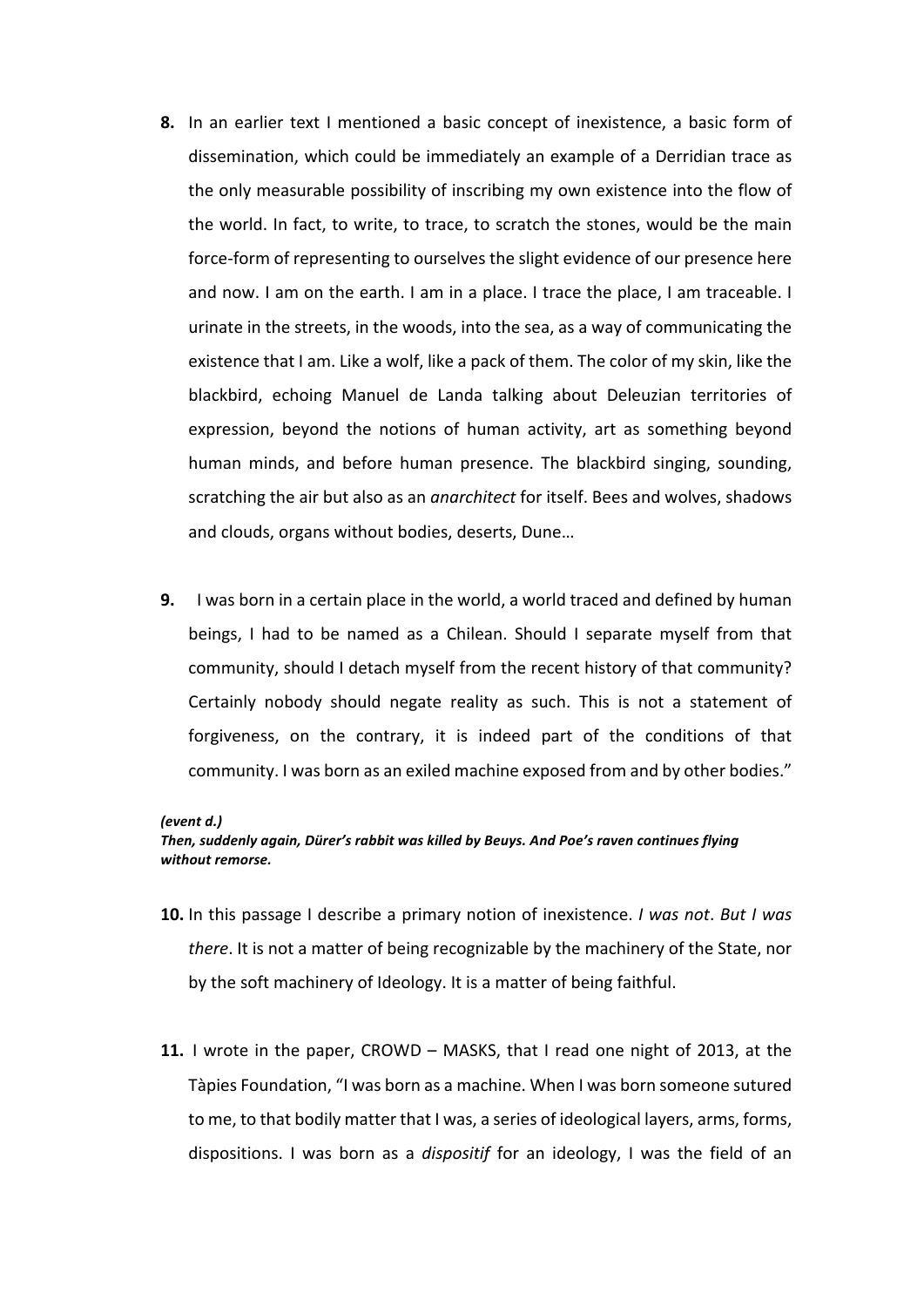ideological project. I was born as not me. And I was raised as someone else, which had to express his inner conditionality from that ideology sutured to me. I was born as a shadow of what I could be. Even now, when I am reading someone could say: Why? Why is he using another language than that of his own?

- **12.** Inhabited I am, populated by inexistences. Inexistences searching and wandering. I exist for different states, in different manners. They are forms of representing a stable me that deconstruct anything whatsoever I have tried to explicit by "the-I-my-self". Unrecognizable are for me these marks inscribed upon me. The logics of the State, a schizophrenic capacity of producing potentialities, wasted lands of opportunities never-at-hand. Unrecognizable, I will repeat, are those traces marked on me. I repeat myself again, producing the gap of which inexists not-within-a-within, but a gap that burrows a hole through it. Social Security's Numbers, numbers of trackable *shadowings*, inducting indeterminacies and paradoxical disintegrations of that designed possible or potential me. This is the destructive power of the State at work. A never ending representative formation of a same that despairs into many. I, inhabited, populated by inexistences, exist, at least in the sense of being another slave in the shipwreck of neoliberalism. Exposed to X-rays at airports or being held hostage by debt, unable to celebrate the uncertainties of breathing-end-ofbreathing passing, exist, being an existence possibly named, taxed, archived, sacrificed, marked, instituted. I exist-there, *being-here here*, in an infrapolitical level of existence.
- **13.** It is here that I am relating the notion of event with that of the everyday. An event that is not at the level of the magnificence or the spectacular, which talks only in relation towards an *a priori* designed form of reception. An everyday event, rather, is what occurs within and according to weak means. Not regulated by a goal, subtractive in its modus operandi, the eventual inexistence deploys its force in a form of dismissive withdrawal. Not as a defeat, nor with any resignation.

9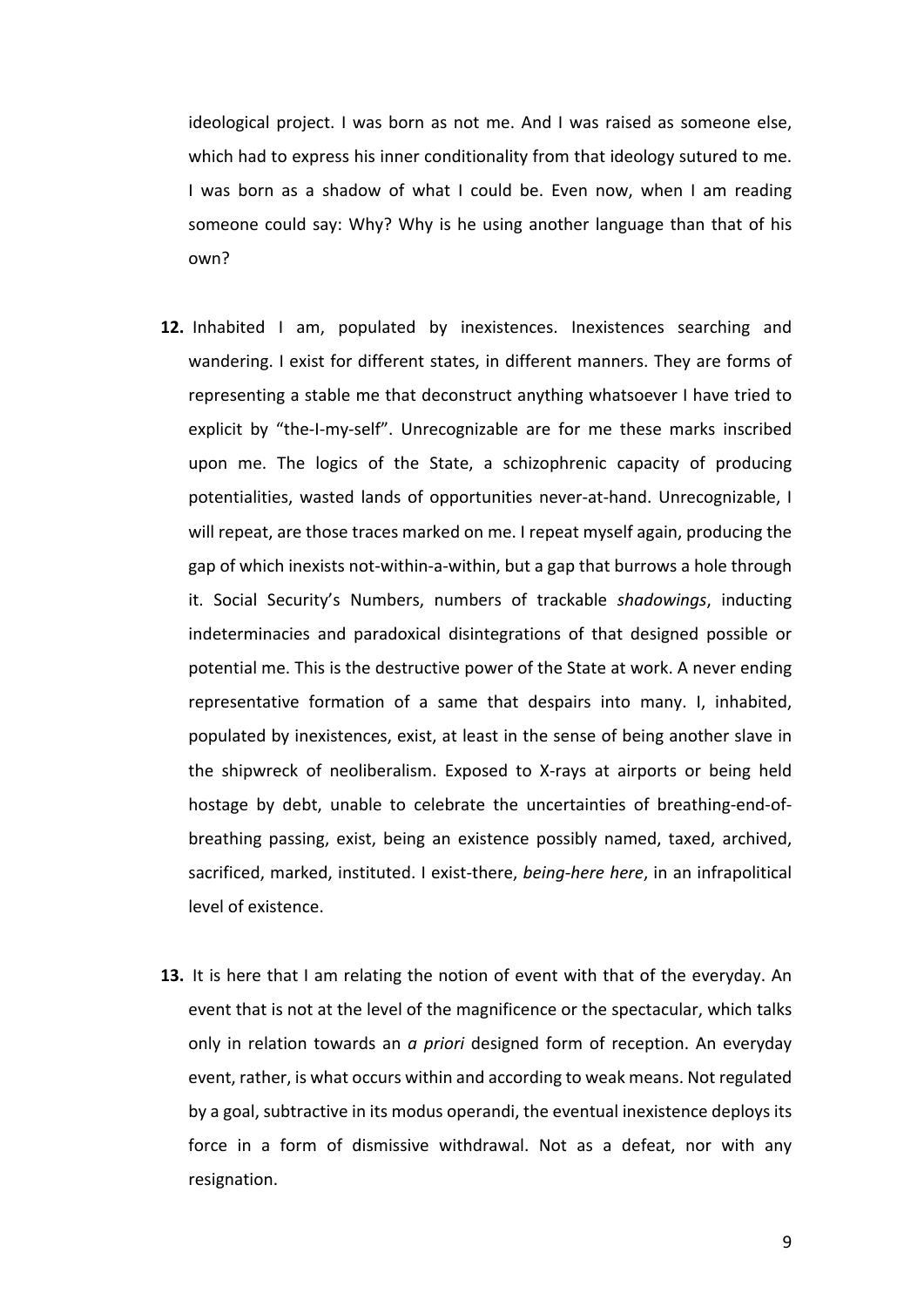- **14.** In *Weapons of the Weak*, James C. Scott asks of resistance: "Can individual acts such as theft or the murder of livestock be considered resistance even though they involve no collective action and do not openly challenge the basic structure of property and domination? Can largely symbolic acts such as boycotting feasts or defaming reputations be called resistance, although they appear to make little or no dent in the distribution of resources?"<sup>8</sup> In the same sense, here, we can ask if it would be possible to affirm that acts like the kind of performances that I am defining as having no fixed abode can be considered as procedures of resistance, even though they do not involve direct collective action.
- **15.** An inexistence exists on a *level of intensity* that cannot be fully recognized as an existence by the rules in place in any given world. What inexists exists, yet it happens to be invisible to those frames of intelligibility in place. Therefore, inexistence is a matter of existence outlined by the norms that validate something, or someone, as a verified and recognized existence. There are more inexistent bodies than those counted by the State. And this is very good news. What is in this sense, in the inexistent condition, a body then? A body here is a copula of two terms, not necessarily indicating two objects connected or in a state of relation, but exposing the point of fugue that immediately composes "a body": force and form.
- **16.** What do I mean then by the sentence that names the text? *The Inexistence of* Art is a declaration of exhaustion. Art is perhaps that vanishing term. Unsolicited existence bursting the air without the noticing of its own disappearing. Disappearance, the sudden or slowly disappearance, the restricted action. Action restricted, the way of disciplining one-self. The negation of doing as the effective doing. Within it, a gap, the apparition of a ghost, which is always an entrance, an entrance to-of the disappearing.

<sup>&</sup>lt;sup>8</sup> Scott, James C. (1985) *Weapons of the Weak, Everyday forms of peasant resistance*, Yale University Press, 290.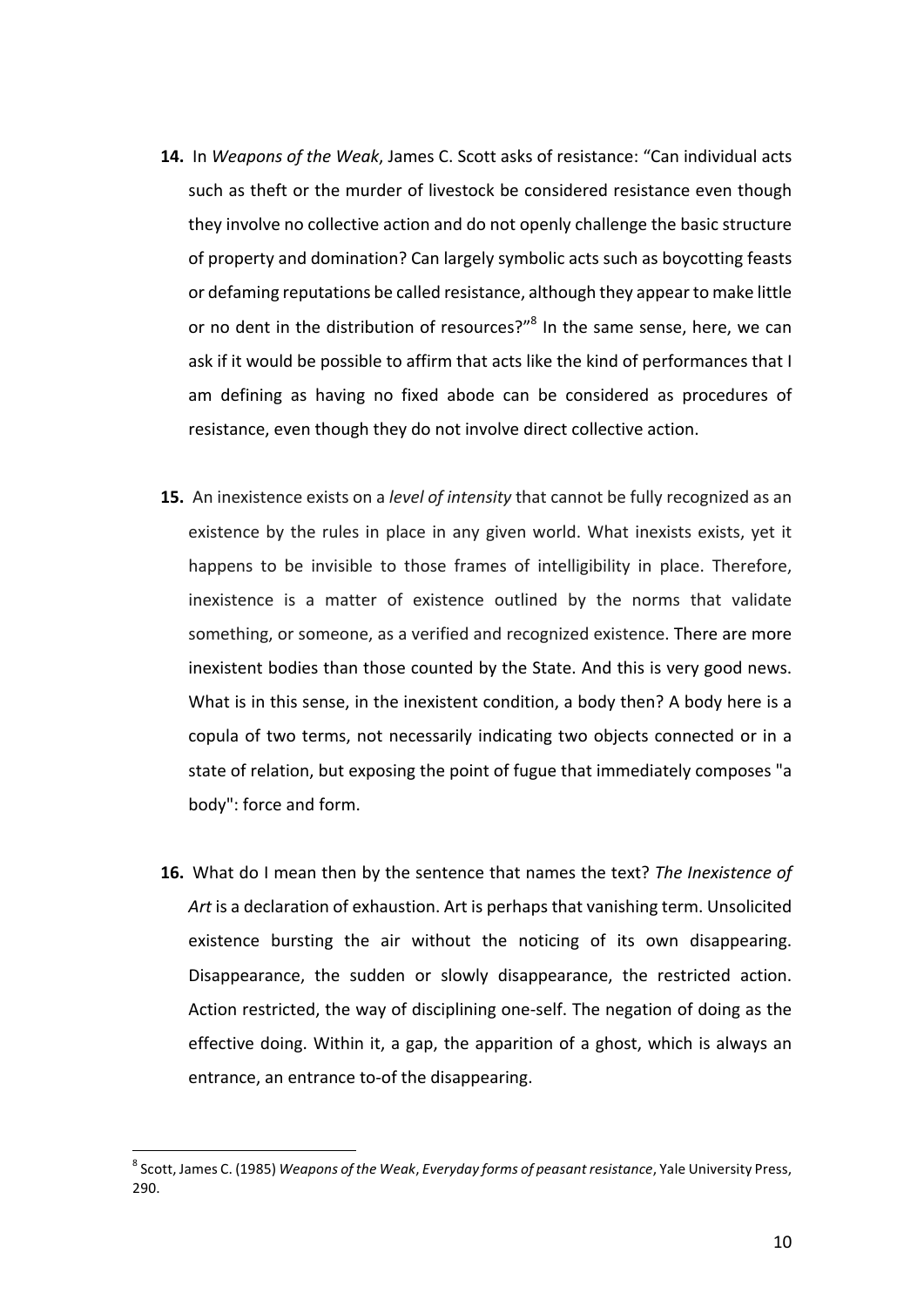### *(event e.)*

But the difference lies here, my friend. The I am not that I am it is not the naughty German fibered professor steering and standing, dying, before the Mediterranean Sea in Venice (before, before the Thou shalt not, before the Trial, before the Dawn), seeing the last sun of the lost paradise-child, the *last beauty, the last truth of the old times, which can be only traced between Greece and XIX century Europe.* No, here lies the Absolute difference, my friend. I am not is not before an image that can *convulsively summarize everything, naming One Absolute God, the God of the Goddesses. I am not, therefore, I am not before, before anything. Almost-nothing, I, which is not, stood at the edge, aware* of the differance between the false question of meaning and that of the void.

**17.** Politics is the art of the impossible. Politics is a procedure. An art is a procedure,

a form of multiplicity, a time lapse that endures throughout its own compossibility. A work of art is a subject that activates through its appearing a determinate situation. A work of art is an inexistent, a form of existence at a very low level of existence. The work of art, being an inexistent, inexists, it activates inexistence as such. To work with the notion of inexistence can open a path to a different consideration of history as a plastic matter. Or rather, to a different consideration of the notion of work as such.

### *(the ever last event within this text.)*

How to produce from the inexistent? The place of inexistence, its site, is evident. The inexistent is appearing locally. Politically the inexistent is a constitutive of the conditions of "our" shared world. So, how to produce from there? Or more than that, what does it mean to produce from inexistence? Perhaps, a possible answer becomes clear if we confront the situation with the mechanisms of presentation. And here we have constantly a dialectic established by the cultural institution in place between what exists and what is not worthy of existence. Such dialectic immediately locates us within the terrain of value, or an economy of affects.

Do I mean to build a *culture* of surpassing art? A subtractive strategy or procedure which allows us to renounce the worlds of art as they are present today? An attitude of withdrawal from the world? Are we arguing here for the constitution of frictional surfaces? Are we promoting a permanence of the inexistent condition as a force-form so as to resist the laws of the State institution? A total abandonment? Do I propose a compulsory convulsive composing of a lack, which of course it is to say a multiplying infinite of absences? A jump through the window with Deleuze's ghost? Renounce... *Oubliez!* As Jean-Louis Deotte<sup>9</sup> has named his book on Europe, Museum and Ruins. In search of a miracle...

The intensity of the inexistent is not a potential, not a dormant security, which is the remaining romanticism of what doesn't want to die. The intensity is as an effective cumulative capacity produced by the occupation of multiple inexistents at once. If delay is the time of the

<sup>&</sup>lt;sup>9</sup> Deotte, Jean-Louis (1995) *Oubliez!: Les ruines, l'Europe, le musée*, Editions L'Harmattan.